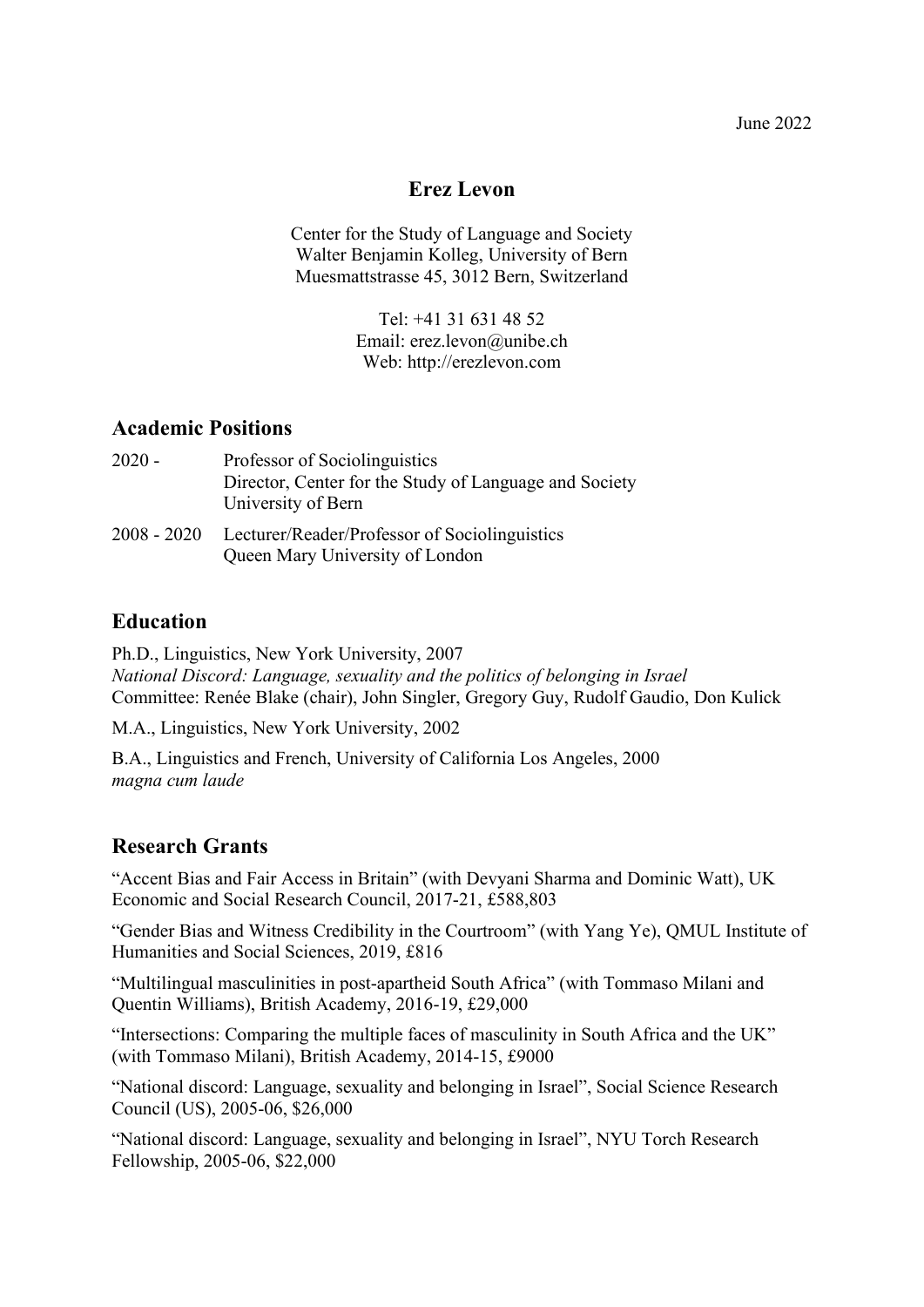# **Publications**

*Books and Journal Special Issues:*

- 1. Buchstaller, I. & **E. Levon** (contracted). *An introduction to the sociolinguistics of English*. Edinburgh: Edinburgh University Press.
- 2. **Levon, E.** & T. Milani (contracted). *Introducing language, gender and sexuality*. London: Routledge.
- 3. Hall, K., **E. Levon** & T. Milani, eds. (2019). Navigating normativities: Gender and sexuality in text and talk. Special issue of *Language in Society* 48(4).
- 4. **Levon, E.**, M. Maegaard & N. Pharao, eds. (2017). The sociophonetics of /s/. Special issue of *Linguistics* 55(5).
- 5. **Levon, E.** & R. Mendes, eds. (2016). *Language, sexuality and power: Studies in intersectional sociolinguistics*. Oxford: Oxford University Press.
- 6. **Levon, E.** (2010). *Language and the politics of sexuality: Lesbians and gays in Israel*. Basingstoke: Palgrave Macmillan.

### *Articles and Refereed Chapters:*

- 7. **Levon, E.**, D. Sharma & Y. Ye (forthcoming). Dynamic sociolinguistic processing: Real-time change in judgments of speaker competence. *Language*.
- 8. **Levon, E.** (forthcoming). Perceptions and employment. In Montgomery, C. & E. Moore (eds.) *Oxford handbook of British Englishes*.
- 9. **Levon, E.** & S. Katsiveli (forthcoming). Sociophonetics and identity. In Strelluf, C. (ed) *Routledge handbook of sociophonetics*.
- 10. **Levon, E.** (forthcoming). Variation, differentiation and the emergence of social meaning. In Asahi, Y., A. D'Arcy & P. Kerswill (eds.) *Routledge handbook of variationist sociolinguistics*.
- 11. Watt, D., **E. Levon** & C. Ilbury (forthcoming). Investigating accent prejudice. In Beal, J., M. Lukač & R. Straajier (eds.) *Routledge handbook of linguistic prescriptivism*.
- 12. Sharma, D., **E. Levon** & Y. Ye (2022). 50 years of British accent bias: Stability and lifespan change in attitudes to accents. *English World-Wide* 43(2), forthcoming.
- 13. **Levon, E.**, D. Sharma, D. Watt, A. Cardoso & Y. Ye (2021). Accent bias and perceptions of professional competence in England. *Journal of English Linguistics* 49(4): 355-388.
- 14. **Levon, E.** (2021). Sexuality as non-binary: A variationist perspective. In Angouri, J. & J. Baxter (eds.) *The Routledge handbook of language, gender and sexuality*, 37-51. London: Routledge.
- 15. **Levon, E.**, I. Buchstaller & A. Mearns (2021). Towards an integrated model of perception: Linguistic architecture and the dynamics of sociolinguistic cognition. In Beaman, K., I. Buchstaller, S. Fox & J. Walker (eds.) *Advancing socio-grammatical variation and change: In honour of Jenny Cheshire*, 32–54. London: Routledge.
- 16. Milani, T., K. Køhler Mortensen, **E. Levon** (2021). At queere flersprogethed og migration. *Språk och stil* 31(1): 201–229.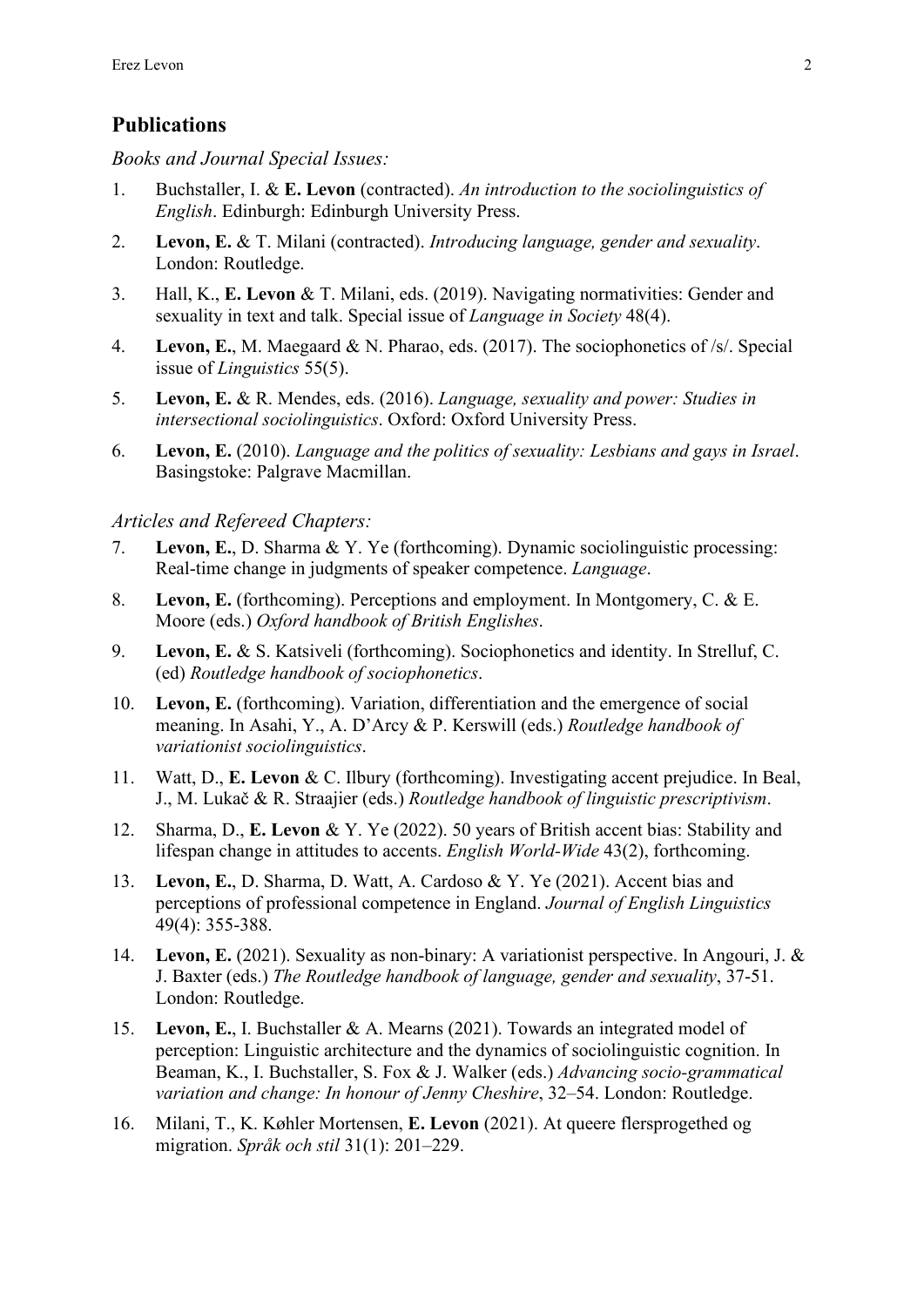- 17. **Levon, E.** & Y. Ye (2020). Language, indexicality and gender ideologies: Contextual effects on the perceived credibility of women. *Gender and Language* 14(2): 123–151.
- 18. Bekker, I. & **E. Levon** (2020). Parodies of whiteness: *Die Antwoord* and the politics of race, gender and class in South Africa. *Language in Society* 49(1): 115–147.
- 19. **Levon, E.** (2020). Language, (in)security and sexuality. *Journal of Sociolinguistics* 24(1): 111–118.
- 20. Milani, T., M. Awayed-Bishara, R. Gafter & **E. Levon** (2020). When the checkpoint becomes a counterpoint: Stasis as queer dissent. In Moita-Lopes, L. and J. Pinto (eds.), Special Issue on "Resistance in contesting discursive practices in fragile democracies". *Trabalhos de Linguística Aplicada* 59(3): 1659–1687.
- 21. Sharma, D., **E. Levon**, D. Watt, Y. Ye & A. Cardoso (2019). Methods for the study of accent bias and access to elite professions. *Journal of Language and Discrimination* 3(2): 150–172.
- 22. Milani, T. & **E. Levon** (2019). Israel as homotopia: Language, space and vicious belonging. *Language in Society* 48(4): 607–628.
- 23. Hall, K., **E. Levon** & T. Milani (2019). Introduction: Navigating normativities: Gender and sexuality in text and talk. *Language in Society* 48(4): 481–489.
- 24. **Levon, E**. & R. Gafter (2019). "This is not Europe": Sexuality, ethnicity and the (re)enactment of Israeli authenticity. *Discourse, Context & Media* 30: article 100287.
- 25. Milani, T., **E. Levon**, R. Glocer (2019). Crossing boundaries: Visceral landscapes of Israeli nationalism. *Sociolinguistic Studies* 13(1): 37–56.
- 26. Milani, T., **E. Levon**, R. Gafter & I. Or (2018). Tel Aviv as a space of affirmation versus transformation: Language, citizenship, and the politics of sexuality in Israel. *Linguistic Landscapes* 4(3): 279–298.
- 27. **Levon, E.** (2018). Same difference: The phonetic shape of High Rising Terminals in London. *English Language and Linguistics* 24(1): 48–73.
- 28. **Levon, E.** (2018). Language and sexual politics. In Barrett, R. & K. Hall (eds.) *The Oxford handbook of language and sexuality* [online first]. Oxford: Oxford University Press.
- 29. Kitis, E. D., T. Milani & **E. Levon** (2018). 'Black diamonds', 'clever blacks', and other metaphors: Constructing the black middle-class in contemporary South African print media. *Discourse & Communication* 12(2): 149–170.
- 30. Bekker, I. & **E. Levon** (2017). The embedded indexical value of /s/-fronting in Afrikaans and White South African English*. Linguistics* 55(5): 1109–1139.
- 31. Holmes-Elliott, S. & **E. Levon** (2017). The substance of style: Gender, social class and interactional stance in southeast England. *Linguistics* 55(5): 1045–1072.
- 32. **Levon, E.**, M. Maegaard & N. Pharao (2017). Introduction: Tracing the origin of /s/ variation. *Linguistics* 55(5): 979–992.
- 33. Milani, T. & **E. Levon** (2017). Queering multilingualism and politics: Regimes of mobility, citizenship and (in)visibility. In Wodak, R. & B. Forchtner (eds.) *The Routledge handbook of language and politics*, 528–540. London: Routledge.
- 34. **Levon, E.,** T. Milani & E.D. Kitis (2017). The topography of masculine normativities in South Africa. *Critical Discourse Studies* 14(5): 514-531.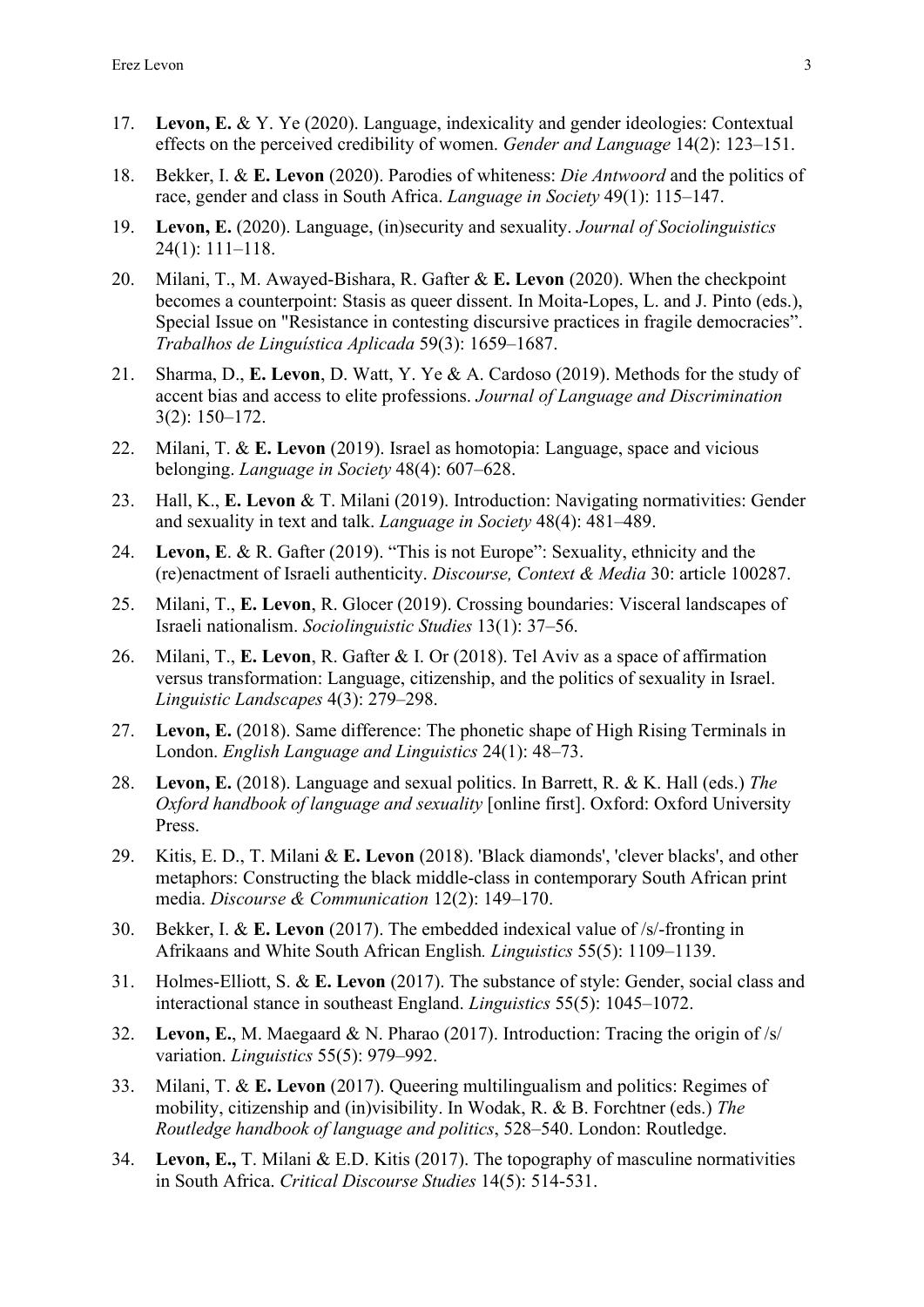- 35. Milani, T. & **E. Levon** (2016). Sexing diversity: Linguistic landscapes of homonationalism. *Language & Communication* 51: 69-86.
- 36. **Levon, E.** (2016). Qualitative analysis of stance. In Baker, P. & J. Egbert (eds.) *Triangulating methodological approaches in corpus-linguistic research*, 152-166. London: Routledge.
- 37. **Levon, E.** (2016). Gender, interaction and intonational variation: The discourse function of High Rising Terminals in London. *Journal of Sociolinguistics* 20(2): 133- 163.
- 38. **Levon, E.** (2016). Conflicted selves: Language, sexuality and religion in Israel. In Levon, E. & R. Mendes (eds.) *Language, sexuality and power: Studies in intersectional sociolinguistics*, 215-239. Oxford: Oxford University Press.
- 39. **Levon, E.** & R. Mendes (2016). Introduction: Locating sexuality in language. In Levon, E. & R. Mendes (eds.) *Language, sexuality and power: Studies in intersectional sociolinguistics*, 1-18. Oxford: Oxford University Press.
- 40. Baker, P. & **E. Levon** (2016). 'That's what I call a man': Representations of racialized and class masculinities in the UK print media. *Gender & Language* 10(1): 106-139.
- 41. **Levon, E.** & I. Buchstaller (2015). Perception, cognition and linguistic structure: The effect of linguistic modularity and cognitive style on sociolinguistic processing. *Language Variation and Change* 27(3): 319-348.
- 42. **Levon, E.** (2015). Integrating intersectionality in language, gender and sexuality research. *Language and Linguistics Compass* 9: 295-308.
- 43. **Levon, E.** (2015). Language and the politics of gender. In Whelehan, P. & A. Bolin (eds.) *The international encyclopaedia of human sexuality*. Oxford: Blackwell, 657- 660.
- 44. Baker, P. & **E. Levon** (2015). Picking the right cherries? A comparison of corpus and qualitative analyses of news articles about masculinity. *Discourse & Communication* 19(2): 221-236.
- 45. **Levon, E.** (2015). 'The ideal gay man': Narrating masculinity and national identity in Israel. In Milani, T. (ed.) *Language and masculinities: Performances, intersections, dislocations*. London: Routledge, 133-155.
- 46. **Levon, E.** (2014). Categories, stereotypes and the linguistic perception of sexuality. *Language in Society* 43(5): 539-566.
- 47. **Levon, E.** (2014). The politics of prosody: Language, sexuality and national belonging in Israel. In Zimman, L., J. Raclaw & J. Davis (eds.) *Queer Excursions: Re-theorizing binaries in language, gender and sexuality*. Oxford: Oxford University Press, 101-128.
- 48. **Levon, E.** & S. Fox (2014). Salience and the sociolinguistic monitor: A case study of (ING) and TH-fronting in Britain. *Journal of English Linguistics* 42(3): 185-217.
- 49. **Levon, E.** & S. Holmes-Elliott (2013). East End boys and West End girls: /s/-fronting in Southeast England. *University of Pennsylvania Working Papers in Linguistics* 19(2): 111-120.
- 50. **Levon, E.** (2012). The voice of others: Identity, alterity and gender normativity among gay men in Israel. *Language in Society* 41(2): 187-211.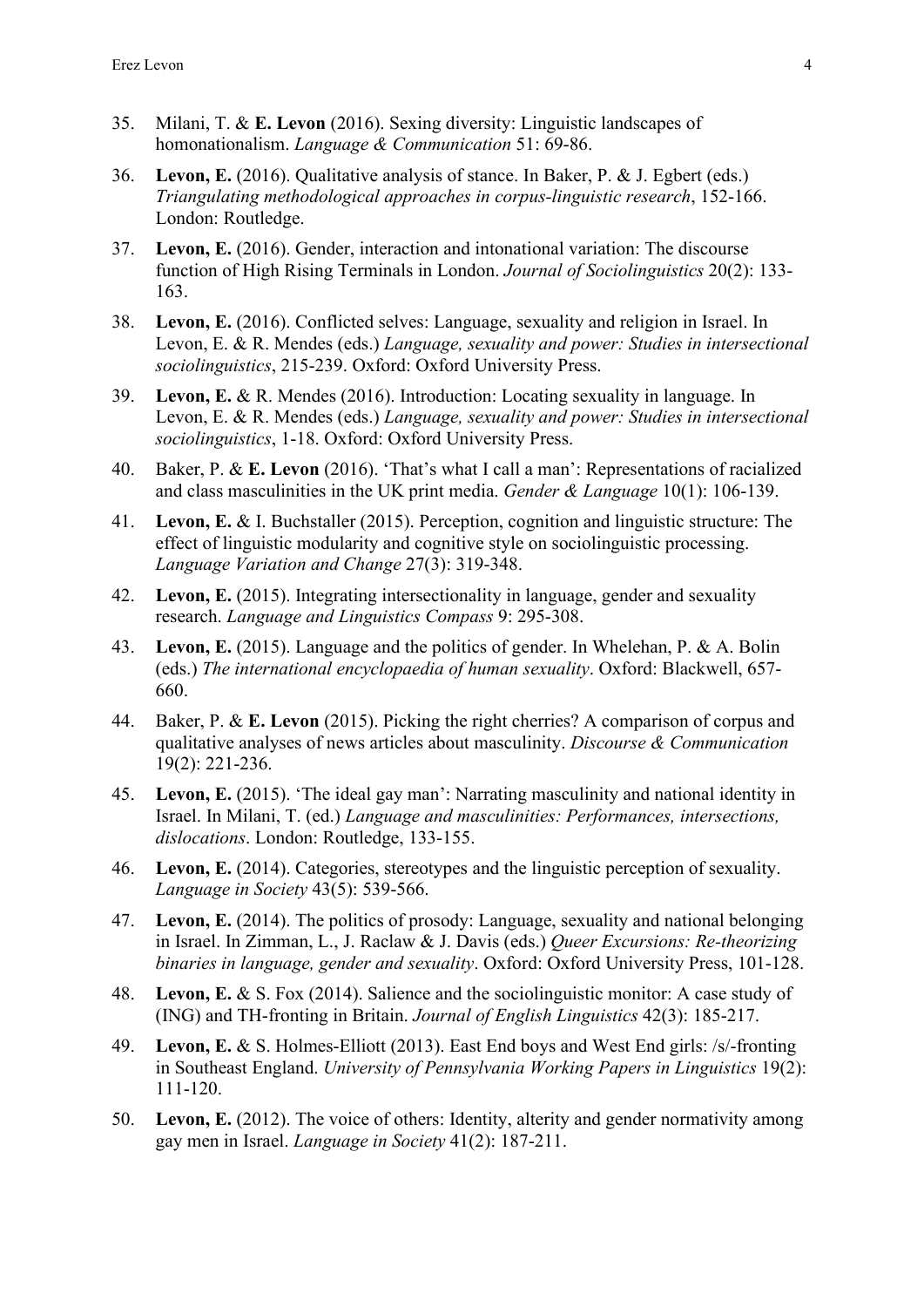- 51. **Levon, E.** (2012). Gender, prescriptivism and language change: Morphological variation in Hebrew animate reference. *Language Variation and Change* 24(1): 33-58.
- 52. **Levon, E.** (2011). Teasing apart to bring together: Gender and sexuality in variationist research. *American Speech* 86(1): 69-84.
- 53. **Levon, E.** (2009). Dimensions of style: Context, politics and motivation in gay Israeli speech. *Journal of Sociolinguistics* 13(1): 29-58.
- 54. **Levon, E.** (2007). Sexuality in context: Variation and the sociolinguistic perception of identity. *Language in Society* 36(4): 533-554.
- 55. **Levon, E.** (2006). Hearing 'gay': Prosody, interpretation and the affective judgments of men's speech. *American Speech* 81(1): 56-78.
- 56. **Levon, E.** (2006). Mosaic identity and style: Phonological variation among Reform American Jews. *Journal of Sociolinguistics* 10(2): 185-205.

### *Teaching Publications:*

- 57. **Levon, E.** (2013). Ethnography and recording interaction. In Sharma, D. & R. Podesva (eds.) *Research methods in Linguistics*. Cambridge: Cambridge University Press, 200- 220.
- 58. **Levon, E.** (2013). Ethnographic fieldwork. In Mallinson, C., B. Childs & G. van Herk (eds.) *Data collection in sociolinguistics: Methods and applications*. London: Routledge, 69-79. [revised second edition published in 2018]
- 59. **Levon, E.** (2010). Organizing and processing your data: The nuts and bolts of quantitative analyses. In Litosseliti, L. (ed.) *Research methods in linguistics*. London: Continuum, 68-92. [revised second edition published in 2018]

### *Book Reviews:*

- 60. **Levon, E.** (2017). Situating sociolinguistics: A review of Coupland (2017) *Theoretical debates*. *Journal of Sociolinguistics* 21(2): 272–288.
- 61. **Levon, E.** (2010). Review of Rasinger, S. (2008) *Quantitative research in linguistics: An introduction*. *Language* 86: 247-249.
- 62. **Levon, E.** (2009). Review of Myhill, J. (2006) *Language, religion and national identity in Europe and the Middle East*. *Language Policy* 8: 169-171.

# **Invited Plenaries and Workshops**

- 1. "Language, identity and the interactional construction of self," Sociolinguistics Symposium 24, University of Ghent, July 2022 (plenary address)
- 2. "Borders, norms and the dialogic construction of self," Challenging Borders, University of Bern, November 2021 (plenary address)
- 3. "Language, gender and sexuality," 4-day short course, Universidade Federal da Bahia, Salvador, Brazil, March 2020.
- 4. "Language and identity in sociolinguistics: Theories, methods, innovations," 3-day short course, ABRALIN 50, Brazil, May 2019.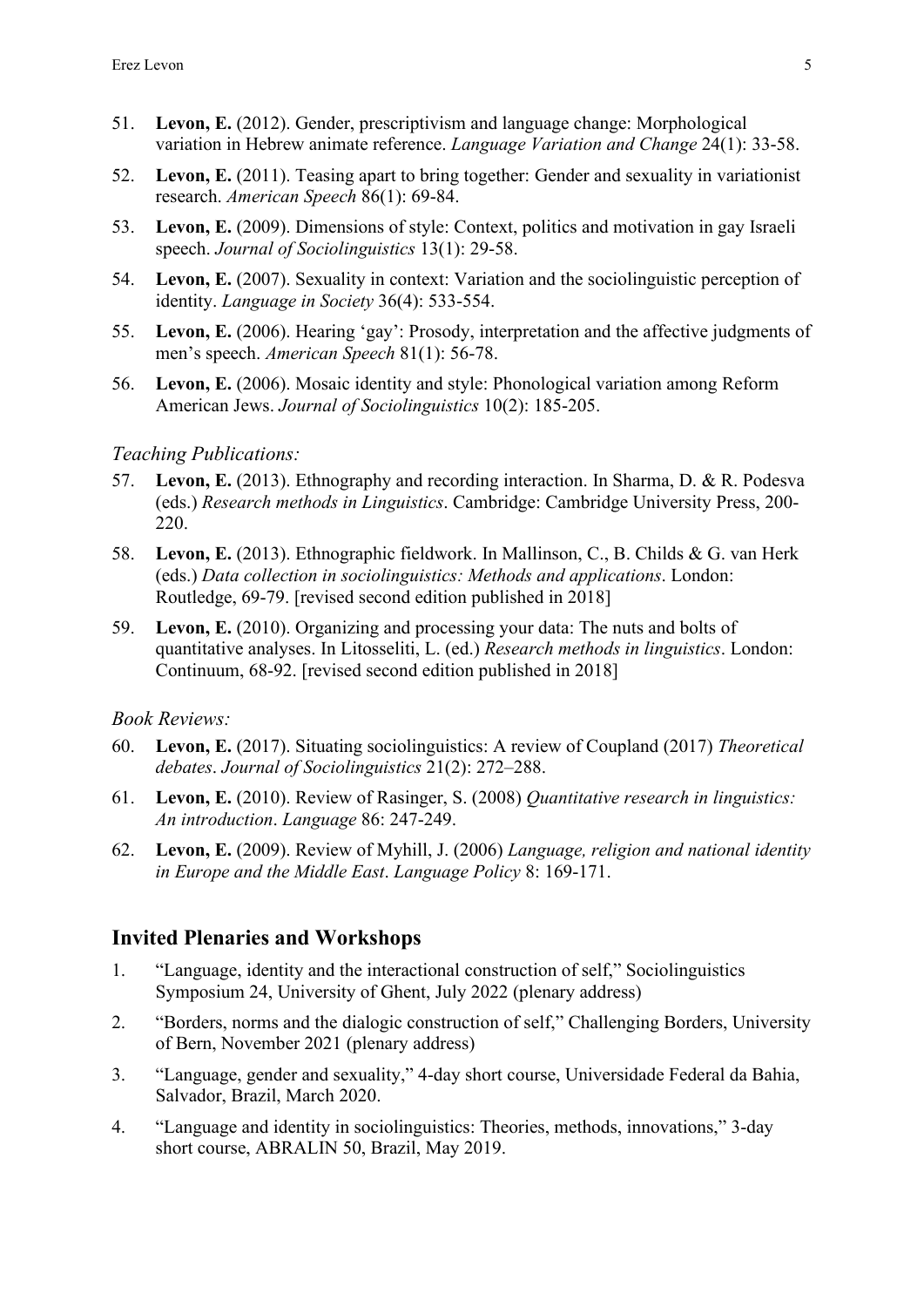- 5. "Scales of meaning in variation," 1-day workshop, Winter School in Sociolinguistics, University of Copenhagen, March 2019.
- 6. "The systematicity of emergent meaning," New Ways of Analyzing Variation (NWAV) 47, New York University, October 2018 (plenary address)
- 7. "Interpreting prosody in context: Gender, social stereotypes and the perception of uptalk in London," Experimental and Theoretical Approach to Prosody (ETAP) conference, University of Massachusetts Amherst, October 2018 (invited talk)
- 8. "Language, indexicality and gender ideologies: Contextual effects on the perceived credibility of women," British Association of Applied Linguistics (BAAL) annual conference, York St John University, September 2018 (plenary address)
- 9. "'This is not Europe': Sexuality, ethnicity and the (re)enactment of Israeli authenticity," Language in the Media, University of the Western Cape, October 2017 (plenary address)
- 10. "Negotiating subjective conflict: Language and the dialogical self," BAAL Special Interest Group conference on Language, Discrimination and Conflict, Nottingham University, April 2017 (plenary address)
- 11. "Navigating your data," 2-day workshop, University of Lausanne (Switzerland), March 2017.
- 12. "Parodying Whiteness: *Die Antwoord* and the politics of race in South Africa," Language, Indexicality and Belonging (LIB) conference, University of Oxford, April 2016 (plenary address)
- 13. "Teasing apart social and cognitive factors in sociolinguistic perception," Sociolinguistic Variation and Language Processing (SVALP) conference, Virginia Tech, March 2016 (plenary address)
- 14. "Intersectionality and Sociolinguistics", 1-day workshop, University of the Western Cape (South Africa), Department of Linguistics, February 2015
- 15. "Gay language, performativity and the emergence of identity", Half-day workshop, University of the Witwatersrand (South Africa), Department of Linguistics, February 2015
- 16. "Stance, voice and the linguistic construction of self", BAAL-CUP Approaches to Identity in Language conference, Anglia Ruskin University, June 2014 (plenary address)
- 17. "Methods in sociolinguistic perception research", Half-day workshop, LANCHART Centre, Copenhagen University, September 2014
- 18. "Gender, sexuality and language," 5-day short course, University of São Paulo, Department of Linguistics, June 2012
- 19. "Speech perception and identity in interaction," 1-day workshop, Sociolinguistics Summer School, University of Glasgow, July 2011

# **Invited Departmental Seminars/Colloquia**

School of Oriental and African Studies, Department of Linguistics, April 2021 University of the Aegean, Lab for the Ethnographic Study of Language, March 2021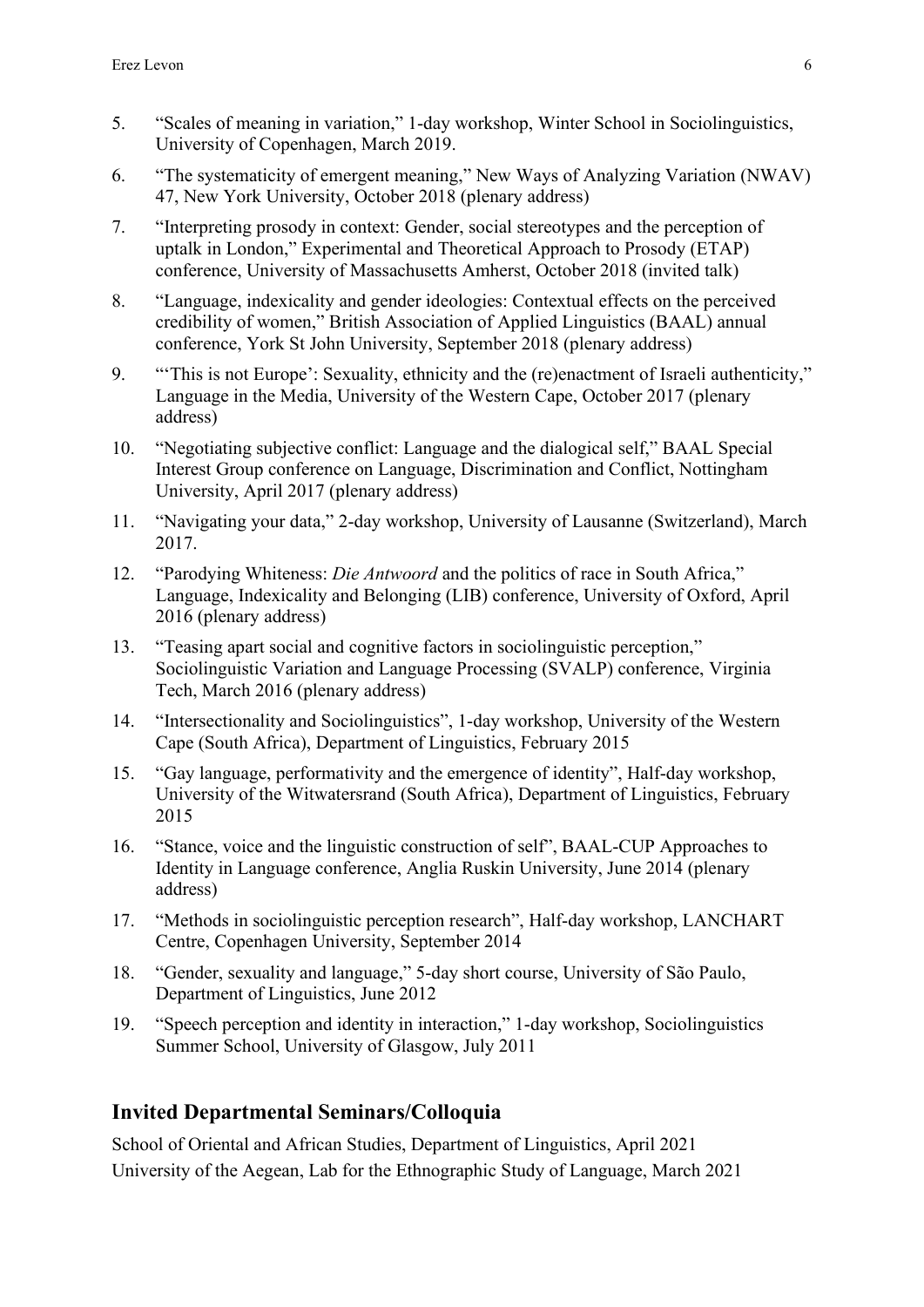Bar-Ilan University, Department of English, January 2021 Northumbria University, Department of English Language and Linguistics, December 2020 Ben Gurion University of the Negev, Department of Hebrew, November 2020 University of São Paulo, Department of Linguistics, May 2019 University of Sussex, Research on Language and Linguistics Seminars, December 2018 University of Bern, Departments of English and Linguistics, November 2018 University College London, Speech Science Forum, December 2016 University of Edinburgh, Department of Linguistics, October 2015 Victoria University of Wellington, Department of Linguistics, September 2015 New Zealand Institute of Language, Brain and Behaviour, September 2015 University of Oxford, Language & Society Group, June 2015 University of Cape Town, Department of Linguistics, February 2015 University of York, Department of Language and Linguistic Science, February 2015 Stanford University, Department of Linguistics, June 2014 LANCHART Centre, Copenhagen University, November 2013 University of Essex, Department of Linguistics, December 2012 University of Glasgow, School of Critical Studies, October 2012 University of Glasgow, Phonetics Laboratory, October 2012 University of São Paulo, Department of Linguistics, June 2012 New York University, Department of Social and Cultural Analysis, May 2012 Kingston University London, Department of English Language, November 2009 University of York, Department of Linguistics, May 2009 Anglia Ruskin University, Department of Language and Communication, March 2009 School of Oriental and African Studies (SOAS), Centre for Gender Studies, May 2008 École Pratique des Hautes Études, Department of Religious Studies, March 2007

# **Selected Conference Presentations**

- 1. "Nested language ideologies: Does context affect accent bias?" (with Devyani Sharma, Dominic Watt, Amanda Cardoso & Yang Ye), Sociolinguistics Symposium 23, University of Hong Kong, June 2021.
- 2. "Checkpoints of desire: Language and intersectional double binds in Israel/Palestine" (with Tommaso Milani), Sociolinguistics Symposium 23, University of Hong Kong, June 2021.
- 3. "Attitudes to accents in Britain: Ideologies, phonetic detail and the reproduction of accent bias" (with Devyani Sharma, Amanda Cardoso, Yang Ye & Dominic Watt), Linguistics Society of America Annual Meeting, New Orleans, January 2020.
- 4. "Real-time evaluations of British accents: The effect of social and psychological factors on judgements of professional competence" (with Yang Ye, Devyani Sharma & Amanda Cardoso), New Ways of Analyzing Variation (NWAV) 48, University of Oregon, October 2019.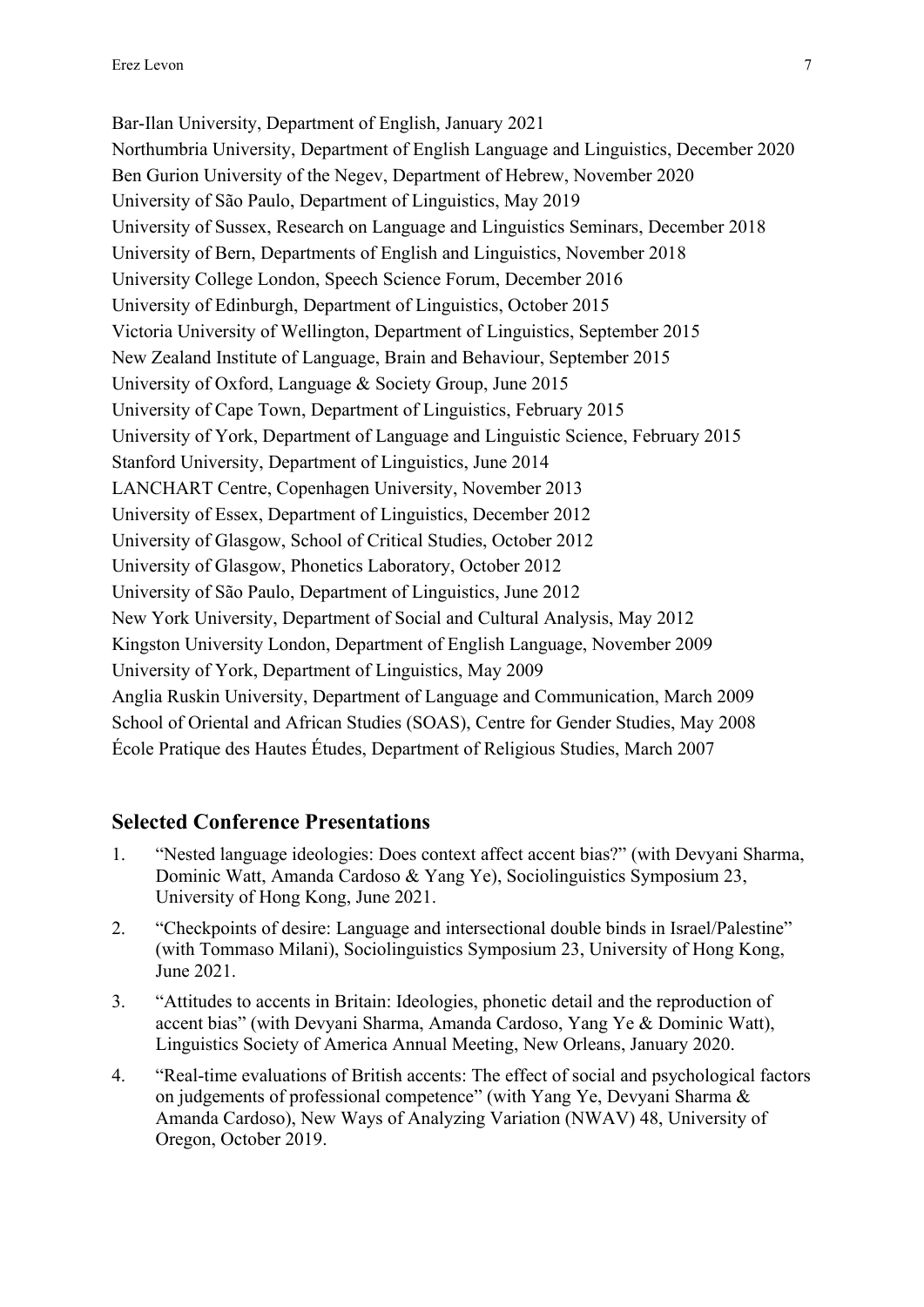- 5. "Accent bias and judgments of professional competence: A comparison of laypeople and trained recruiters" (with Devyani Sharma, Yang Ye & Dominic Watt), NWAV 48, University of Oregon, October 2019.
- 6. "The effect of accent on judgments of professional competence" (with Devyani Sharma, Yang Ye, Amanda Cardoso & Dominic Watt), UK Language Variation and Change (UKLVC) 12, Queen Mary University of London, September 2019.
- 7. "Real-time evaluations of accent and professional competence" (with Devyani Sharma, Yang Ye, Amanda Cardoso & Dominic Watt), Experimental Approaches to Perception and Production (ExAPP), University of Münster, September 2019.
- 8. "Inter-speaker variation and the evaluation of British English accents in employment contexts" (with Amanda Cardoso, Devyani Sharma, Dominic Watt & Yang Ye), International Congress of Phonetic Sciences (ICPhS), Melbourne, August 2019.
- 9. "Accent bias and perceptions of professional competence in the UK" (with Devyani Sharma, Dominic Watt, Amanda Cardoso & Yang Ye), International Conference on Language and Variation in Europe (ICLaVE) 10, Fryske Akademy, June 2019.
- 10. "Language, citizenship and the spatial politics of sexuality in Israel" (with Tommaso Milani), International Gender and Language Association (IGALA) 10, University of Botswana, June 2018.
- 11. "The jet set: Articulatory setting and the shifting vowel system of London English" (with Sophie Holmes-Elliott), NWAV 46, University of Wisconsin Madison, October 2017.
- 12. "Reality check: Stance, style and the short vowel system of Southern British English" (with Sophie Holmes-Elliott), UKLVC 11, Cardiff University, August 2017.
- 13. "Israel as homotopia: Normativity and anti-normativity in the discursive construction of gay Palestinian subjectivities" (with Tommaso Milani), AILA World Congress, Rio de Janeiro, July 2017.
- 14. "Same difference: The phonetic shape of High Rising Terminals in London," ICLaVE 9, University of Malaga, June 2017.
- 15. "Unchained: Stance, style and the changing short vowel system of Southern British English" (with Sophie Holmes-Elliott), ICLaVE 9, University of Malaga, June 2017.
- 16. "In crowd(ing): Convergence in the short vowel system of young RP speakers" (with Sophie Holmes-Elliott), Workshop on Sound Change 4, University of Edinburgh, April 2017.
- 17. "Exploring online perceptions of clustered variability: Towards an integrated model of phonetic and morphosyntactic variation" (with Isabelle Buchstaller), NWAV 45, Simon Fraser University/University of Victoria, November 2016.
- 18. "Grammar versus phonetics in perceptions of gender and sexuality" (with Ronald Beline Mendes), NWAV 45, Simon Fraser University/University of Victoria, November 2016.
- 19. "Perception in contact: Evaluation of new language practices among Afrikaans-English bilinguals in South Africa" (with Ian Bekker), Sociolinguistic Symposium 21, University of Murcia, June 2016.
- 20. "Towards an integrated model of sociolinguistic perception" (with Isabelle Buchstaller and Adam Mearns), Sociolinguistic Symposium 21, University of Murcia, June 2016.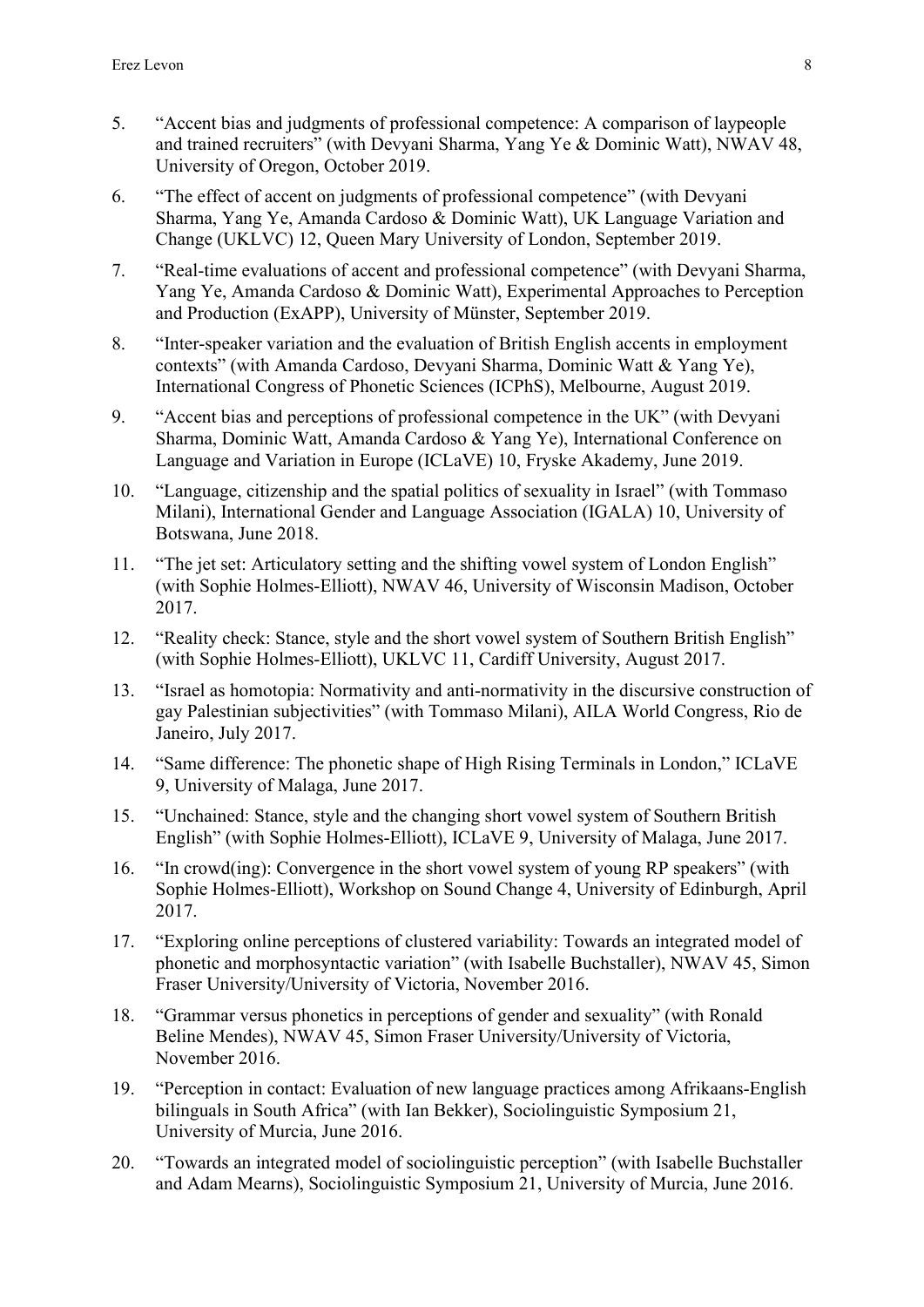- 21. "The topography of masculine normativities in South Africa" (with Tommaso Milani and Dimitris Kitis), IGALA 9, City University of Hong Kong, May 2016.
- 22. "Perceptions of sexuality in Brazilian Portuguese: The interaction of grammar and phonetics" (with Ronald Beline Mendes), IGALA 9, City University of Hong Kong, May 2016.
- 23. "Gender, politeness and intonational variation: The multiple discourse functions of High Rising Terminals in London", NWAV 44, University of Toronto/York University, October 2015.
- 24. "Gender and interactional meaning: High Rising Terminals in London", ICLaVE 8, Leipzig University, May 2015.
- 25. "Orders of (in)visibility: Checkpoints and sexual citizenship in Israel/Palestine" (with Tommaso Milani), Georgetown University Roundtable (GURT), Georgetown University, March 2015
- 26. "Perception, cognition and linguistic structure: The effect of linguistic modularity and cognitive style on sociolinguistic processing", NWAV 43, University of Illinois Chicago/Urbana-Champagne, October 2014.
- 27. "High Rising Terminals in London: Gender, ethnicity and interactional meaning", NWAV 43, University of Illinois Chicago/Urbana-Champagne, October 2014.
- 28. "Style over substance: /s/-variation and stance-taking in southeast England" (with Sophie Holmes-Elliott), NWAV 42, Carnegie Mellon University, October 2013.
- 29. "Stance and sensibility: Gender, class and affect in /s/ production in southeast England" (with Sophie Holmes-Elliott), ICLaVE 7, Sør-Trøndelag University College, June 2013.
- 30. "Variation and the perception of emergent meaning," ExAPP, University of Copenhagen, March 2013.
- 31. "Style and error: Intra-speaker /s/ variation in southeast England" (with Sophie Holmes-Elliott), ExAPP, University of Copenhagen, March 2013.
- 32. "Individual attitudes and listener stereotypes in the perception of gender and sexuality," NWAV 41, Indiana University Bloomington, October 2012.
- 33. "East-end boys and west-end girls: /s/-fronting in southeast England" (with Sophie Holmes-Elliott), NWAV 41, Indiana University Bloomington, October 2012.
- 34. "The only way is /s/: Doing gender and constructing class in the southeast of England" (with Sophie Holmes-Elliott), Sociolinguistic Symposium 19, Freie Universität Berlin, August 2012.
- 35. "Social salience and the sociolinguistic monitor: An investigation of ING and THfronting" (with Sue Fox), Sociolinguistic Symposium 19, Freie Universität Berlin, August 2012.
- 36. "'The ideal gay man': Narrating masculinity and national identity in Israel," IGALA 7, Universidade do Vale dos Sinos, June 2012.
- 37. "Stereotypes and the perceptual evaluation of indexical language," NWAV 40, Georgetown University, October 2011.
- 38. "The social salience of (ING) in Britain: Implications for the sociolinguistic monitor" (with Sue Fox), UK LVC 8, Edge Hill University, September 2011.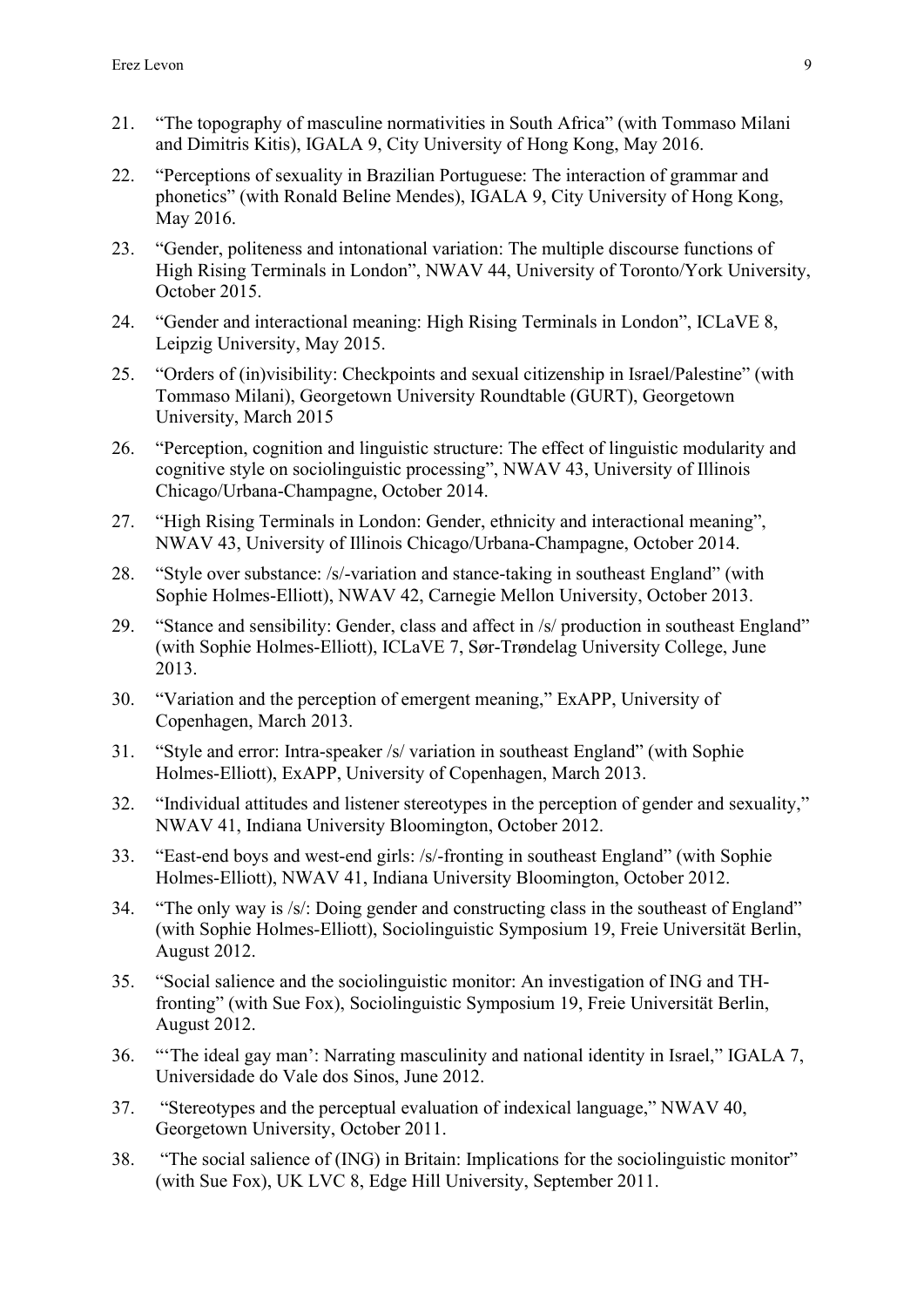- 39. "Categories and stereotypes: Perceiving the intersection of gender, sexuality and social class in language," ICLaVE 6, University of Freiburg, July 2011.
- 40. "Gender, prescriptivism and language change: A new way of analyzing morphological variation in Hebrew," NWAV 39, University of Texas San Antonio, November 2010.
- 41. "Discursive constructions of gender normativity among gay men in Israel," IGALA 6, Tsuda College (Japan), September 2010.
- 42. "Language and the reproduction of hegemonic masculinity among gay men in Israel," Masculine Identifications Conference, University of Huddersfield, July 2010.
- 43. "Teasing apart to bring together: Gender and sexuality in variationist research," Linguistics Society of America (LSA) Annual Meeting, Baltimore, MD, January 2010.
- 44. "Representatively speaking: Tracing variation between the community and the individual," NWAV 37, Rice University, November 2008.
- 45. "Prosodic variation and style in Gay Israeli speech: Context, politics and motivation," LSA Annual Meeting, Chicago, IL, January 2008.
- 46. "Sexual subjectivities and narratives of belonging in Israel," American Anthropological Association (AAA) Annual Meeting, Washington, D.C., November 2007.
- 47. "National discord: Language style and the politics of sexuality in Israel," NWAV 36, University of Pennsylvania, October 2007.
- 48. "Politically speaking: Prosodic variation among gay men in Israel," IGALA 4, University of Valencia, November 2006.
- 49. "Contingent sexuality: Variation and the sociolinguistic perception of identity," SouthEastern Conference on Linguistics (SECOL) 72, North Carolina State University, April 2005.
- 50. "Gay prosody: Perception and the linguistic envelope of variation," LSA Annual Meeting, San Francisco, CA, January 2005.
- 51. "Contextualized perception: A new methodology for analyzing sexuality and linguistic variation," NWAV 33, University of Michigan, October 2004.
- 52. "Hearing gay: Prosody, interpretation and the affective judgments of men's speech," IGALA 3, Cornell University, June 2004.
- 53. "Examining a gay prosody: Issues in theory, methodology and identity," Lavender Languages and Linguistics XI, American University, Washington, D.C., February 2004.
- 54. "Negotiating Reform Jewish identity in New York City," Association of Jewish Studies, Boston, December 2003.
- 55. "Linguistic style and Mosaic identity: Phonological variation and Reform American Judaism," NWAV 32, University of Pennsylvania, October 2003.

# **Fellowships and Awards**

Visiting Research Fellow, Universidade Federal da Bahia, Brazil, 2020

Visiting Research Fellow, University of the Witwatersrand, Johannesburg, 2016

Visiting Research Fellow, North West University, Potchefstroom, 2016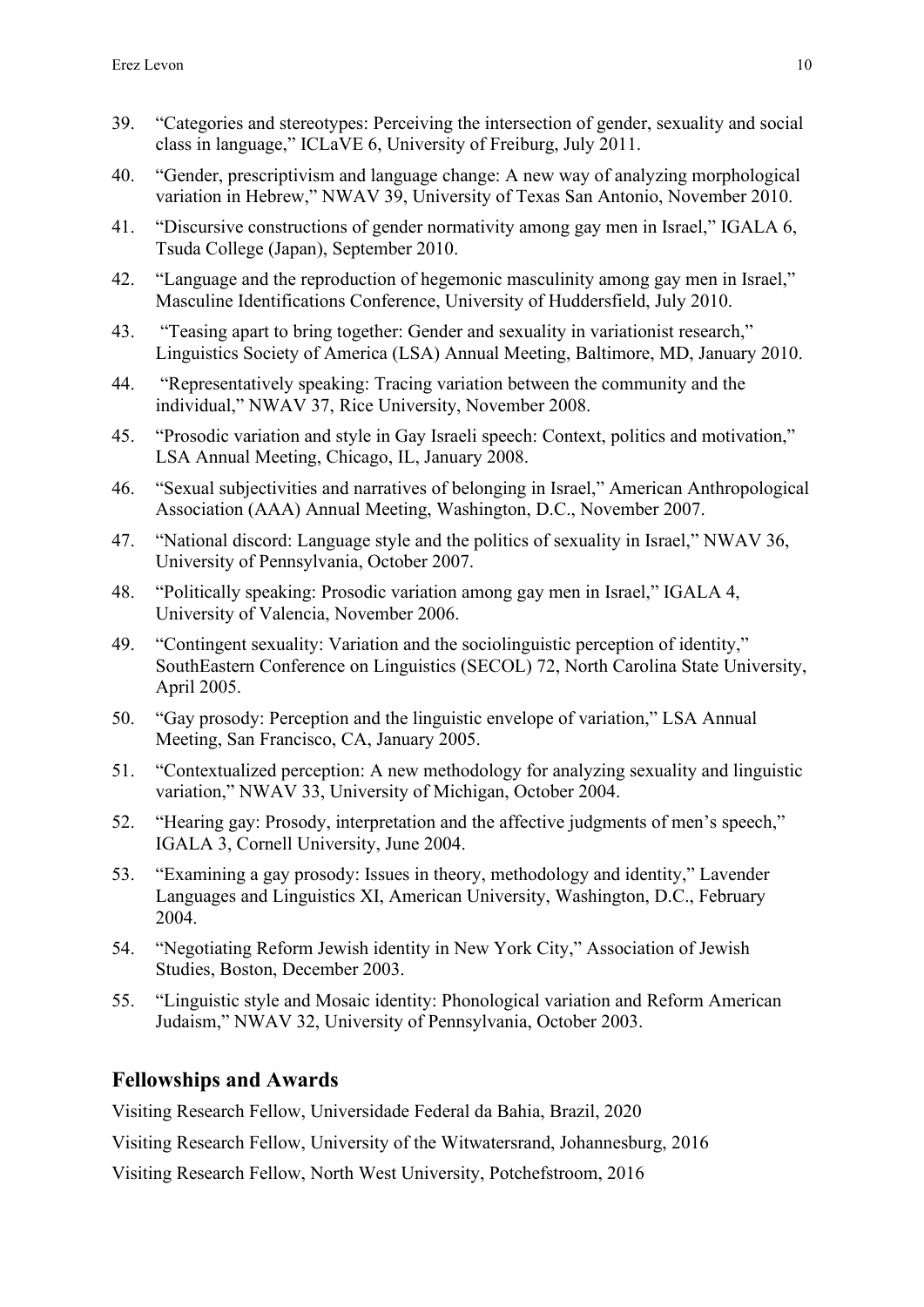Fellow of the UK Higher Education Academy, inducted 2016 Strategic Visiting Fellowship, New Zealand Institute of Language, Brain & Behaviour, University of Canterbury, 2015 Visiting Research Fellow, LANCHART Centre, Copenhagen University, 2013 Shortlist, International Gender and Language Association Book Prize, 2012 Draper's Award for Excellence in Teaching, Queen Mary, University of London, 2009 NYU Henry MacCracken Doctoral Fellowship, 2000-2005 (\$80,000) Max Talmey Fellowship (field research in Israel), 2003 (\$1,700) NYU Pre-Doctoral Fellowship (field research in Israel), 2003 (\$3,000) Outstanding Teaching Award, New York University, 2003 Phi Beta Kappa, inducted 2000 Magna cum Laude, University of California Los Angeles, 2000 Departmental Honours, Linguistics, University of California Los Angeles, 2000 Regents Scholar, University of California, 1998-2000 National Merit Scholar, University of California Los Angeles, 1996-2000

# **Courses Taught**

Bilingualism Sociolinguistic Theory<br>English in Use Epistemologies of Soci Interaction and Discourse Style and Stylization Language and Ethnicity Language and Sexism Language in the UK Sex, Gender and Language Languages of the World Populist Discourses Sex, Gender and Language

#### *Undergraduate: Postgraduate:*

Epistemologies of Sociolinguistics History of English Language Attitudes and Speech Perception Language Variation and Change Quantitative Methods in Sociolinguistics Research Methods in Linguistics Qualitative Methods in Sociolinguistics

# **Departmental/University Service**

### University of Bern

### *Faculty Roles:*

Walter Benjamin Kolleg Steering Committee (2020-present) Humanities Research Ethics Working Group (2021-present) Humanities Equal Opportunities Committee (2021-present) Hiring Commission, Professor of Slavic Languages and Linguistics (2021) Hiring Commission, Asst. Professor of German Languages and Linguistics (2021) Hiring Commission, Professor of German Sociolinguistics (2021-2022)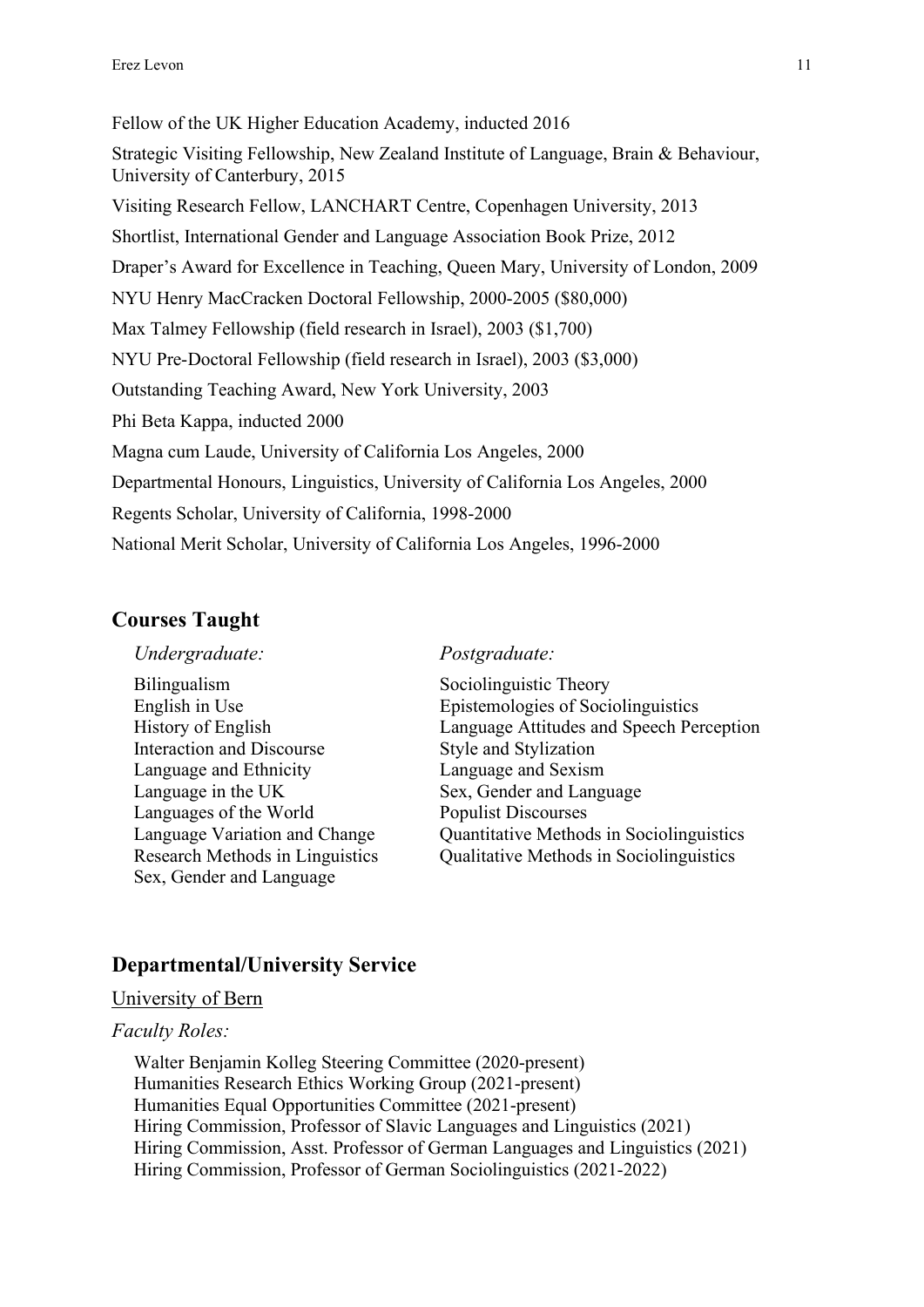### *Departmental Roles:*

Director, Center for the Study of Language and Society (2020-present) President, CSLS Steering Committee (2020-present)

#### Queen Mary University of London

#### *University Roles:*

Academic Lead, Study Abroad Programme (2012-15) Chair, International Student Experience Task Force (2014-15)

#### *Departmental Roles:*

Director of Graduate Studies, Languages, Linguistics & Film (2017-2020) PhD in Linguistics Convenor (2010-12, 2016-2020) MA in Linguistics Convenor (2010-2011, 2012-2013, 2014-2015)

#### *Committee Memberships:*

SLLF Research Policy Committee (2010-12, 2016-2020) HSS Graduate Studies Forum (2016-2020) London Interdisciplinary Social Science DTP Steering Committee (2017-2020) London Social Science DTC Steering Committee (2016-17) Arts Faculty Board (2009-10)

## **Disciplinary Service**

## *Journal Associate Editor:*

Journal of Sociolinguistics (since 2017) Linguistics Vanguard (2015-2019)

## *Journal Editorial Board:*

Journal of Language and Sexuality (since 2012) Language in Society (since 2013) Gender & Language (since 2016)

#### *Journal Manuscript Review:*

Applied Linguistics; Canadian Journal of Linguistics; Critical Discourse Studies; Discourse, Context & Media; Gender & Language; Glossa; Journal of English Linguistics; Journal of Homosexuality; Journal of Language and Sexuality; Journal of Linguistic Anthropology; Journal of Linguistics; Journal of Phonetics; Journal of Sociolinguistics; Journal of Voice; Laboratory Phonology; Language; Language & Communication; Language and Linguistics Compass; Language and Speech; Language in Society; Language Sciences; Language Variation and Change; Lingua; PLOS One; Pragmatics; Speech Communication; Text & Talk

#### *Book Manuscript Review:*

Cambridge University Press, Edinburgh University Press, Oxford University Press, Palgrave Macmillan, Routledge, Wiley-Blackwell, SUNY Press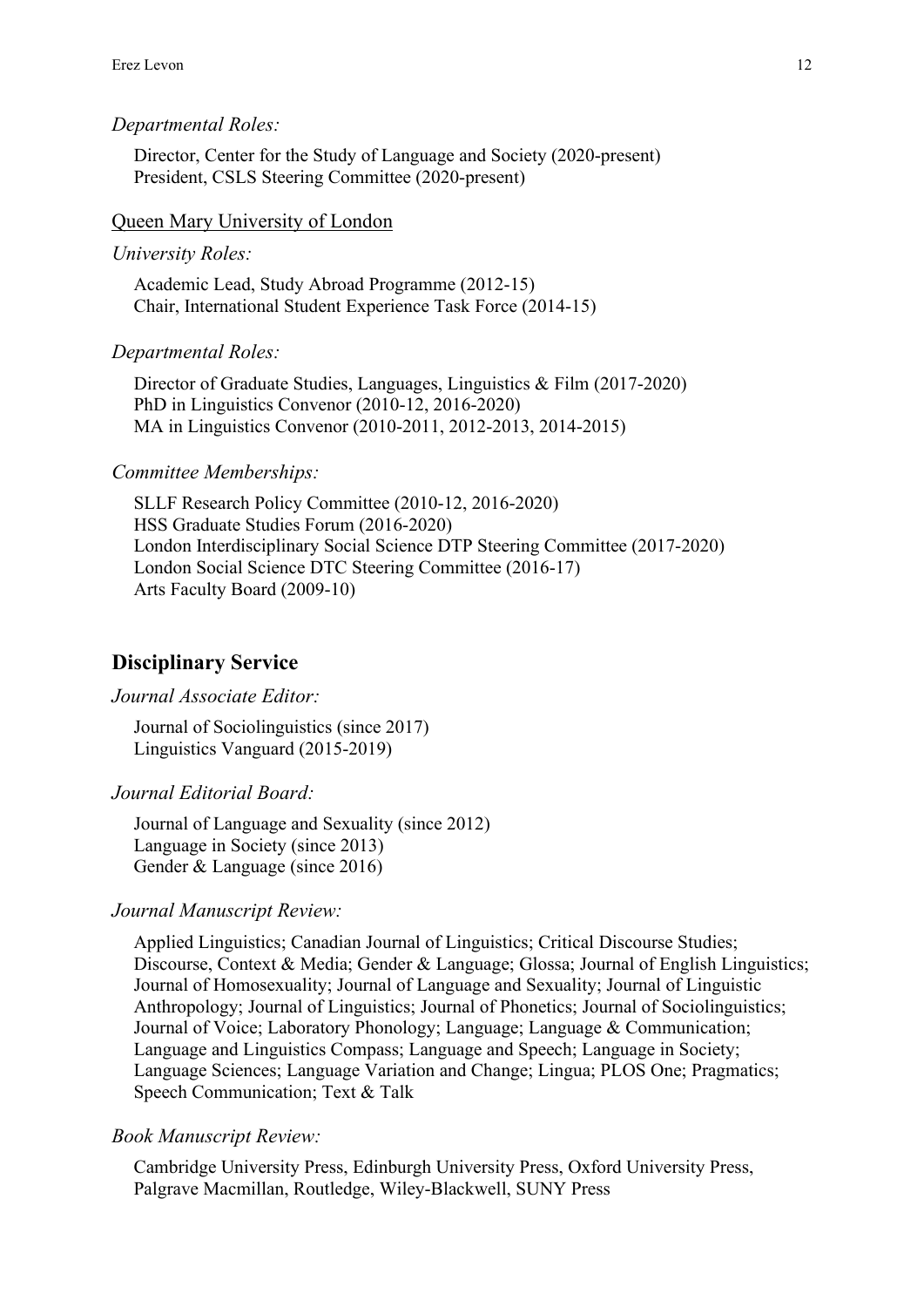## *Grant Application and Researcher Profile Review:*

British Academy, Economic and Social Research Council [UK], European Science Foundation, Israel Science Foundation, KU Leuven, Leverhulme Trust, National Research Foundation [South Africa], National Science Foundation [US], Social Sciences and Humanities Research Council [Canada]

## *Promotion and Tenure Review:*

Australia National University; Northwestern University Stanford University; University of California, Santa Barbara; University of Colorado at Boulder; University of Edinburgh; University of New Hampshire; University of Melbourne

## *External Examining:*

Undergraduate: Cardiff University (2017-2021)

MPhil/PhD: Ecole Normale Supérieure, Macquarie University, Tel Aviv University, Victoria University of Wellington, University of Copenhagen, University of Canterbury, University of Edinburgh, University of Lancaster, University of São Paulo, University of Sheffield

## *Conference Abstract Review:*

International Conference on Language and Variation in Europe, International Congress of Phonetic Sciences, International Gender and Language Association, Language in the Media, Lavender Languages & Linguistics, Linguistics Society of America, New Ways of Analyzing Variation, Sociolinguistics Symposium, UK Language Variation and Change

### *International Conference Organizing*:

New Ways of Analyzing Variation 34 (2005); UK Language Variation and Change 12 (2019); International Gender and Language Association 11 (2021)

# **Professional Affiliations**

International Gender and Language Association; Linguistics Society of America; Schweizerische Sprachwissenschaftliche Gesellscahft/Société Suisse de Linguistique; Vereinigung für Angewandte Linguistik in der Schweiz/ Association Suisse de Linguistique Appliquée; Swiss Association of University Teachers of English

# **PhD Supervision**

*Primary Supervisor:* Lena Stückler: *Die sprachliche Variation in der Kreolsprache Unserdeutsch*

Liam O'Hare: *Language, identity and the internet in Japan*

Pedro Lima: *"I sound adé, yet I'm thought to be gay": The role of language in the production of gender and sexuality in Candomblé*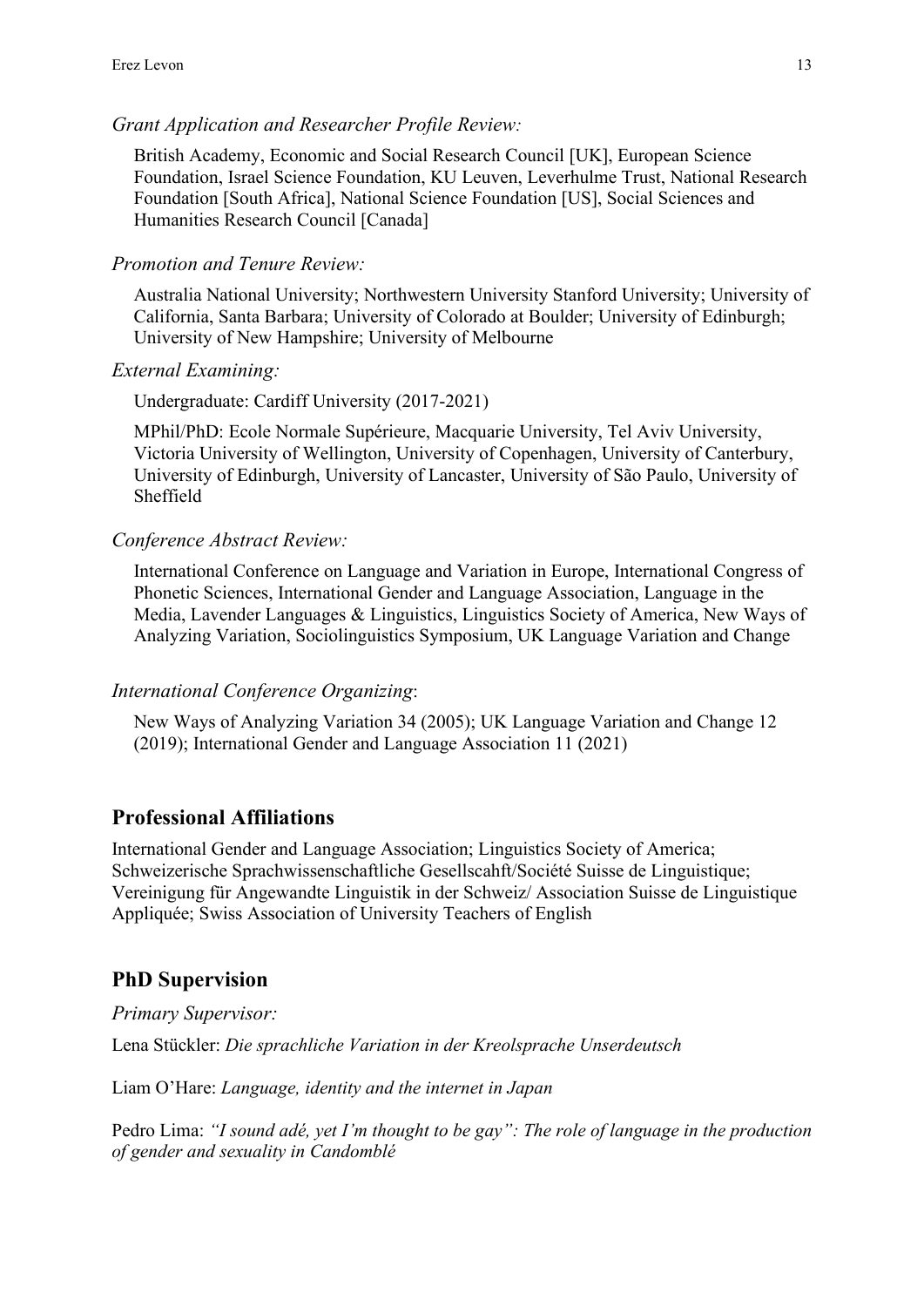Adrian Yip: *Connecting the dots in the new media: Corpus-assisted critical discourse analysis of gender representations in professional tennis*

Elvis Coimbra Gomes: *Normative regulations of discourses about misunderstood sexual obsessions: A netnographic supported corpus linguistic study* (degree awarded 2021)

Stamatina Katsiveli-Siachou: *The interrelation between sexual and national identity construction in talk: Evidence from Greek LGBTQI communities in Greece and in the UK* (degree awarded 2021)

Christian Ilbury: *'Beyond the Offline': Social Media and the Social Meaning of Variation in East London (*degree awarded: 2019)

Pavadee Saisuwan: *Language and male femininity in Thailand* (degree awarded: 2016)

John Weston: *The linguistic construction of epistemological difference* (degree awarded: 2014)

*Committee Membership:*

Scott Lewis: *Phonetic drift: The impact of relocation on speech production*

Elisa Passoni: *How gender is expressed in bilingual speech: Indexing gender in the languages of Japanese-English late sequential bilinguals* (degree awarded 2021)

Rosie Oxbury: *Diffusion and the Feature Pool in the Development of Multicultural (London) English* (degree awarded 2020)

Nathan Young: *Style and stratification in late-modern Stockholm* (degree awarded: 2019)

Zoe Adams: *Attitudes to dialect variation in Britain* (degree awarded: 2019)

Annette Zhao: *Accent variation and new social identities in Beijing* (degree awarded: 2017)

Barbara Clark: *Sociolinguistic examination of flight attendant identity construction* (degree awarded: 2012)

# **MA Supervision**

Sandra Gühr: *Migrant:innen und die Deutschschweizer Diglossiesituation*

Olivia Schär: *Judging First Nations Englishes: Accent-Based Discrimination of Anglo-Canadians Toward Non-Standard English Speakers*

Luna Hannappel: *Die diskursive Konstruktion nationaler Identität in der Deutschschweizen Abstimmungsdebatte um die Ehe für alle*

Ella Spadaro: *L'identité linguistique de la Suisse romande*